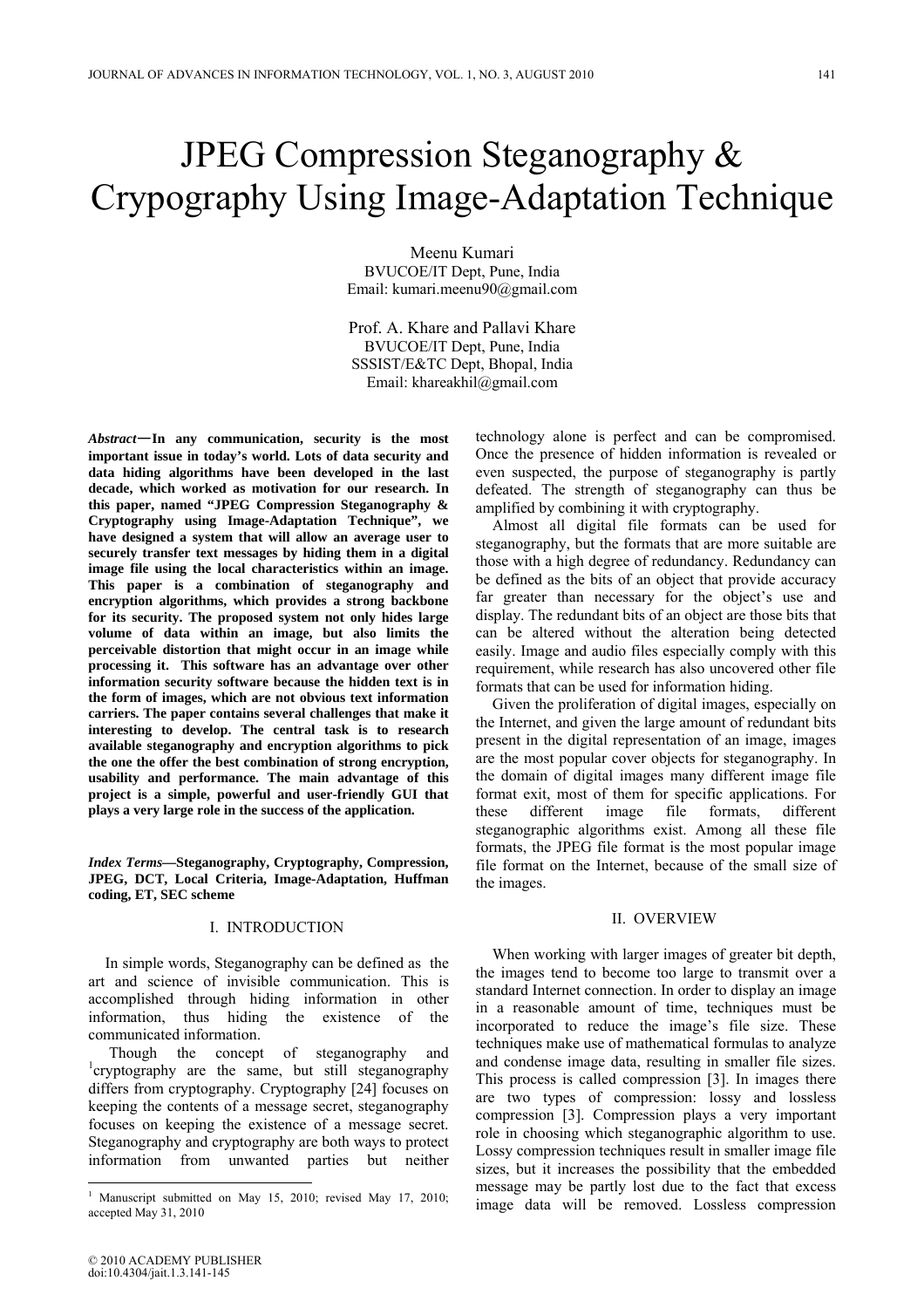though, keeps the original digital image intact without the chance of lost, although is does not compress the image to such a small file size.

To compress an image into JPEG format, the RGB colour representation is first converted to a YUV representation. In this representation the Y component corresponds to the luminance (or brightness) and the U and V components stand for chrominance (or color). According to research the human eye is more sensitive to changes in the brightness (luminance) of a pixel than to changes in its color. This fact is exploited by the JPEG compression by down sampling the color data to reduce the size of the file. The color components (U and V) are halved in horizontal and vertical directions, thus decreasing the file size by a factor of 2.

The next step is the actual transformation of the image. For JPEG [18], the Discrete Cosine Transform (DCT) [18] is used, but similar transforms are for example the Discrete Fourier Transform (DFT). These mathematical transforms convert the pixels in such a way as to give the effect of "spreading" the location of the pixel values over part of the image. The DCT transforms [18] a signal from an image representation into a frequency representation, by grouping the pixels into  $8 \times 8$  pixel blocks and transforming the pixel blocks into 64 DCT coefficients each. A modification of a single DCT coefficient will affect all 64 image pixels in that block.

The next step is the quantization [18] phase of the compression. Here another biological property of the human eye is exploited: The human eye is fairly good at spotting small differences in brightness over a relatively large area, but not so good as to distinguish between different strengths in high frequency brightness. This means that the strength of higher frequencies can be diminished, without changing the appearance of the image. JPEG does this by dividing all the values in a block by a quantization coefficient. The results are rounded to integer values and the coefficients are encoded using Huffman coding to further reduce the size.

Originally it was thought that steganography would not be possible to use with JPEG images, since they use lossy compression [3] which results in parts of the image data being altered. One of the major characteristics of steganography is the fact that information is hidden in the redundant bits of an object and since redundant bits are left out when using JPEG it was feared that the hidden message would be destroyed. Even if one could somehow keep the message intact it would be difficult to embed the message without the changes being noticeable because of the harsh compression applied. However, properties of the compression algorithm have been exploited in order to develop a steganographic algorithm for JPEGs.

One of these properties of JPEG is exploited to make the changes to the image invisible to the human eye. During the DCT transformation phase of the compression algorithm, rounding errors occur in the coefficient data that are not noticeable. Although this property is what classifies the algorithm as being lossy, this property can also be used to hide messages.

It is neither feasible nor possible to embed information in an image that uses lossy compression, since the compression would destroy all information in the process. Thus it is important to recognize that the JPEG compression algorithm is actually divided into lossy and lossless stages [3]. The DCT and the quantization phase form part of the lossy stage, while the Huffman encoding used to further compress the data is lossless. Steganography can take place between these two stages. Using the same principles of LSB insertion the message can be embedded into the least significant bits of the coefficients before applying the Huffman encoding. By embedding the information at this stage, in the transform domain, it is extremely difficult to detect, since it is not in the visual domain.

## III. PROPOSED SYSTEM

We propose a framework for hiding large volumes of data in images while incurring minimal perceptual degradation. The embedded data can be recovered successfully, without any errors, after operations such as decompression, additive noise, and image tampering. The proposed methods can be employed for applications that require high-volume embedding with robustness against certain non-malicious attacks. The hiding methods we propose are guided by the growing literature on the information theory of data hiding [22].

The key novelty of our approach is that our coding framework permits the use of local criteria to decide where to embed data. In order to robustly hide large volumes of data in images without causing significant perceptual degradation, hiding techniques must adapt to local characteristics within an image. The main ingredients of our embedding methodology are as follows.

(a) As is well accepted, data embedding is done in the transform domain, with a set of transform coefficients in the low and mid frequency bands selected as possible candidates for embedding. (These are preserved better under compression attacks than high frequency coefficients)

(b) A novel feature of our method is that, from the candidate set of transform coefficients, the encoder employs local criteria to select which subset of coefficients it will actually embed data in. In example images, the use of local criteria for deciding where to embed is found to be crucial to maintaining image quality under high volume embedding.

(c) For each of the selected coefficients, the data to be embedded indexes the choice of a scalar quantizer for that coefficient. We motivate this by information theoretic analysis.

(d) The decoder does not have explicit knowledge of the locations where data is hidden, but employs the same criteria as the encoder to guess these locations. The distortion due to attacks may now lead to insertion errors (the decoder guessing that a coefficient has embedded data, when it actually does not) and deletion errors (the decoder guessing that a coefficient does not have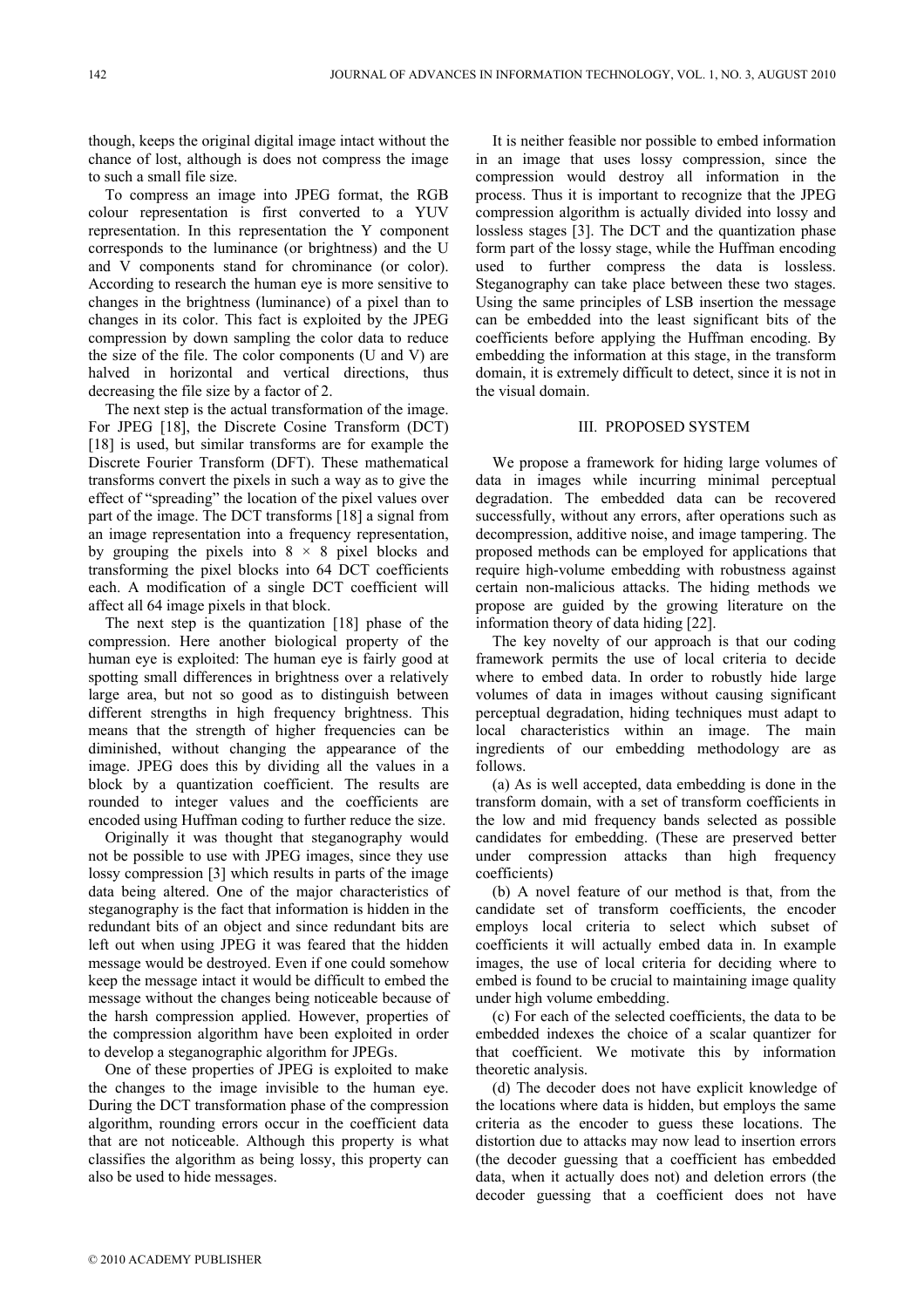embedded data, when it actually does). In principle, this can lead to desynchronization of the encoder and decoder.

(e) An elegant solution based on erasures and errors correcting codes is provided to the synchronization problem caused by the use of local criteria.

Specifically, we use a code on the hidden data that spans the entire set of candidate embedding coefficients, and that can correct both errors and erasures. The subset of these coefficients in which the encoder does not embed can be treated as erasures at the encoder. Insertions now become errors, and deletions become erasures (in addition to the erasures already guessed correctly by the decoder, using the same local criteria as the encoder). While the primary purpose of the code is to solve the synchronization problem, it also provides robustness to errors due to attacks.

Two methods for applying local criteria are considered. The first is the block-level Entropy Thresholding (ET) method, which decides whether or not to embed data in each block (typically 8X8) of transform coefficients, depending on the entropy, or energy, within that block. The second is the Selectively Embedding in Coefficients (SEC) method, which decides whether or not to embed data based on the magnitude of the coefficient. Reed-Solomon (RS) codes [24] are a natural choice for the block-based ET scheme, while a "turbo-like" Repeat Accumulate (RA) code is employed for the SEC scheme. We are able to hide high volumes of data under both JPEG and AWGN attacks [24]. Moreover, the hidden data also survives wavelet compression, image resizing and image tampering attacks.



Figure 1. Image-adaptive embedding methodology

It is observed that the perceptual quality as well as the PSNR is better for the image with hidden data using local criteria. Note that though the PSNR is only marginally better, the actual perceptual quality is much better. This indicates that the local criteria must be used for robust and transparent high volume embedding.

Although we do not use specific perceptual models, we refer to our criteria as `perceptual' because our goal in using local adaptation is to limit perceivable distortion. Figure 1 shows a high-level block diagram of the hiding methods presented. Both the embedding methods, the entropy thresholding (ET) scheme, and the selectively embedding in coefficients (SEC) scheme, are based on joint photographic experts group (JPEG) compression standard. As seen in the Figure 1, the techniques involve taking 2D discrete cosine transform (DCT) of nonoverlapping 8X8 blocks, followed by embedding in selected DCT coefficients.

# **Coding for Insertions & Deletions:**

We noted that use of image-adaptive criteria is necessary when hiding large volumes of data into images. A threshold is used to determine whether to embed in a block (ET scheme) or in a coefficient (SEC scheme). More advanced image-adaptive schemes would exploit the human visual system (HVS) models to determine where to embed information. Distortion due to attack may cause an insertion (decoder guessing that there is hidden data where there is no data) or a deletion (decoder guessing that there is no data where there was data hidden). There could also be decoding error, where the decoder makes a mistake in correctly decoding the bit embedded. While the decoding errors can be countered using simple error correction codes, insertions and deletions can potentially cause catastrophic loss of synchronization between encoder and decoder.

In the ET scheme, insertions and deletions are observed when the attack quality factor is mismatched with the design quality factor for JPEG attack. However, for the SEC scheme, there are no insertions or deletions for most of the images for JPEG attacks with quantization interval smaller than or equal to the design interval. This is because no hidden coefficient with magnitude  $\leq t$  can be ambiguously decoded to t+1 due to JPEG quantization with an interval smaller than the design one. Both the ET and SEC schemes have insertions/deletions under other attacks.

#### **Coding Framework:**

The coding framework employs the idea of erasures at the encoder. The bit stream to be hidden is coded, using a low rate code, assuming that all host coefficients that meet the global criteria will actually be employed for hiding. A code symbol is erased at the encoder if the local perceptual criterion for the block or coefficient is not met. Since we code over entire space of coefficients that lie in a designated low-frequency band, long codewords can be constructed to achieve very good correction ability. A maximum distance separable (MDS) code [24], such as Reed Solomon (RS) code, does not incur any penalty for erasures at the encoder. Turbo-like codes, which operate very close to capacity, incur only a minor overhead due to erasures at the encoder. Figure 3.4 shows how the sequence is decoded in the presence of attacks. As it is seen, insertions become errors, and deletions become additional erasures. It should be noted that a deletion, which causes an erasure, is about half as costly as an insertion, which causes an error. Hence, it is desirable that the data-hiding scheme [4] be adjusted in such a manner that there are only a few insertions. Thus, using a good erasures and errors correcting code, one can deal with insertions/deletions without a significant decline in original embedding rate. Reed-Solomon codes have been used for ET scheme and Repeat Accumulate codes have been used for the SEC scheme.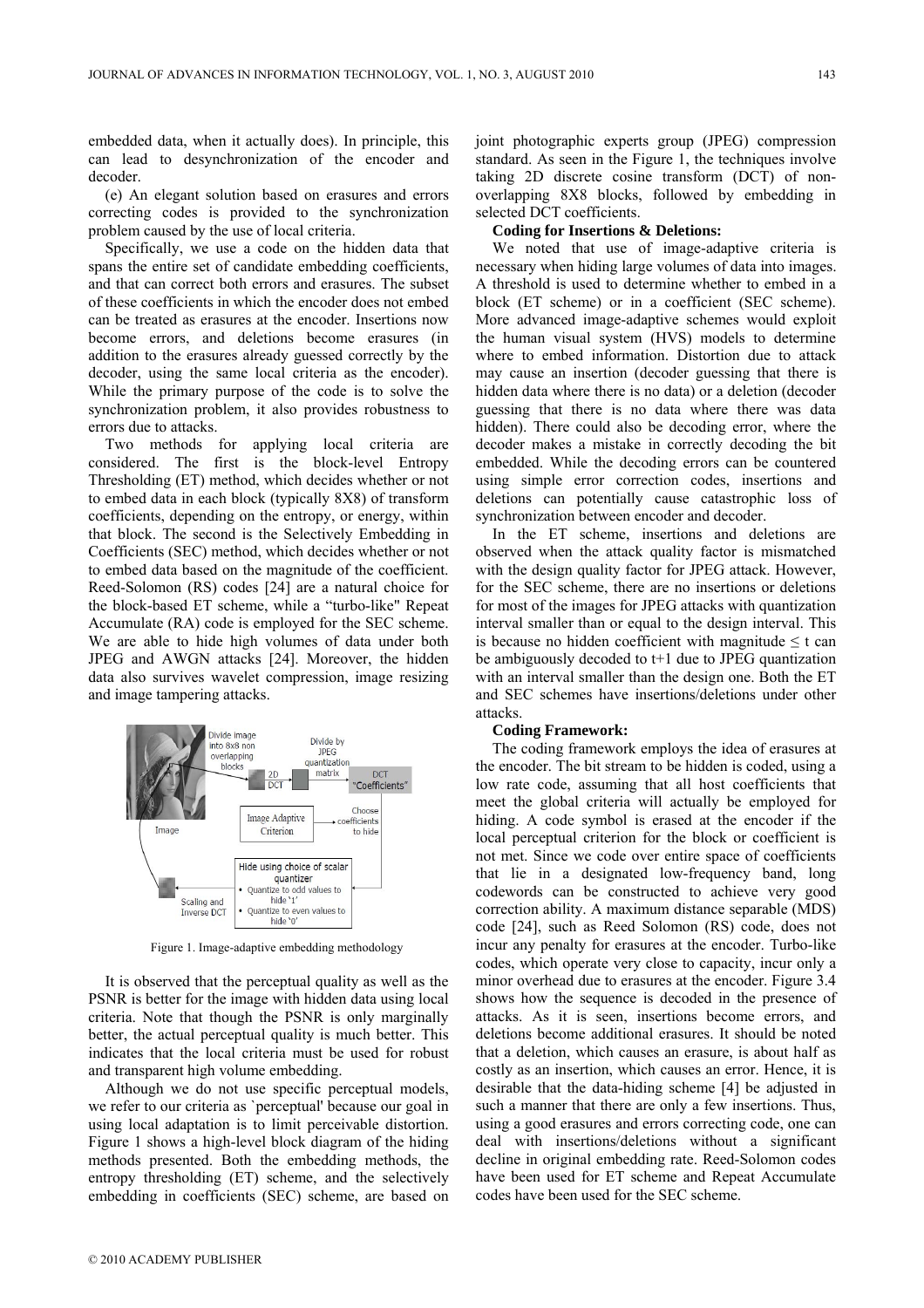## IV. RESULT ANALYSIS

All steganographic algorithms have to comply with a few basic requirements. The requirements are: Invisibility, Payload capacity, Robustness against statistical attacks, Robustness against image manipulation, Independent of file format and Unsuspicious files. The following table compares least significant bit (LSB) insertion in BMP and in GIF files, JPEG compression steganography, the patchwork approach and spread spectrum techniques, according to the above requirements:

TABLE I. COMPARISON OF IMAGE STEGANOGRAPHY ALGORITHMS

|                                                        | <b>LSB</b><br>1n<br><b>BMP</b> | LSB in<br>GIF | JPEG<br>compressi<br>on | Patch<br>work | Spread<br>spectrum |
|--------------------------------------------------------|--------------------------------|---------------|-------------------------|---------------|--------------------|
| Invisibility                                           | High*                          | Mediu<br>m*   | High                    | High          | High               |
| Payload<br>capacity                                    | High                           | Mediu<br>m    | Medium                  | Low           | Medium             |
| Robustnes<br>against<br>S<br>statistical<br>attacks    | Low                            | Low           | Medium                  | High          | High               |
| Robustnes<br>against<br>S<br>image<br>manipulati<br>on | Low                            | Low           | Medium                  | High          | Medium             |
| Independe<br>nt of file<br>format                      | Low                            | Low           | Low                     | High          | High               |
| Unsuspici<br>ous files                                 | Low                            | Low           | High                    | High          | High               |

\* - Depends on cover image used

The levels at which the algorithms satisfy the requirements are defined as high, medium and low. A high level means that the algorithm completely satisfies the requirement, while a low level indicates that the algorithm has a weakness in this requirement. A medium level indicates that the requirement depends on outside influences, for example the cover image used. LSB in GIF images has the potential of hiding a large message, but only when the most suitable cover image has been chosen.

The ideal, in other words a perfect; steganographic algorithm would have a high level in every requirement. Unfortunately in the algorithms that are evaluated here, there is not one algorithm that satisfies all of the requirements. Thus a trade-off will exist in most cases, depending on which requirements are more important for the specific application.

The process of embedding information during JPEG compression results in a stego image with a high level of invisibility, since the embedding takes place in the transform domain. JPEG is the most popular image file format on the Internet and the image sizes are small because of the compression, thus making it the least suspicious algorithm to use. However, the process of the

compression is a very mathematical process, making it more difficult to implement. The JPEG file format can be used for most applications of steganography, but is especially suitable for images that have to be communicated over an open systems environment like the Internet.

# V. CONCLUSION AND SCOPE FOR FUTURE WORK

The meaning of Steganography is hiding information and the related technologies. There is a principal difference between Steganography and Encryption; however they can meet at some points too. They can be applied together, i.e. encrypted information can be hidden in addition. To hide something a covering medium is always needed. (Picture, sound track, text or even the structure of a file system, etc.) The covering medium must be redundant; otherwise the hidden information could be detected easily. The technology of hiding should match the nature of the medium. The hidden information should not be lost, if the carrying medium is edited, modified, formatted, re-sized, compressed or printed. That's a difficult task to realize.The application is primarily intended to be used to inconspicuously hide confidential and proprietary information by anyone seeking to hide information. This software has an advantage over other information security systems because the hidden text are in the form of image, which is not obvious text information carriers.

Because of its user-friendly interface, the application can also be used by anyone who wants to securely transmit private information. The main advantage of this program for individuals is that they do not have to have any knowledge about steganography or encryption. The visual way to encode the text, plus the visual key makes it easy for average users to navigate within the program.

Digital Image Steganography system allows an average user to securely transfer text messages by hiding them in a digital image file. A combination of Steganography and encryption algorithms provides a strong backbone for its security. Digital Image Steganography system features innovative techniques for hiding text in a digital image file or even using it as a key to the encryption**.** 

Digital Image Steganography [2] system allows a user to securely transfer a text message by hiding it in a digital image file. 128 bit AES encryption is used to protect the content of the text message even if its presence were to be detected. Currently, no methods are known for breaking this kind of encryption within a reasonable period of time (i.e., a couple of years). Additionally, compression is used to maximize the space available in an image.

To send a message, a source text, an image in which the text should be embedded, and a key are needed. The key is used to aid in encryption and to decide where the information should be hidden in the image. A short text can be used as a key. To receive a message, a source image containing the information and the corresponding